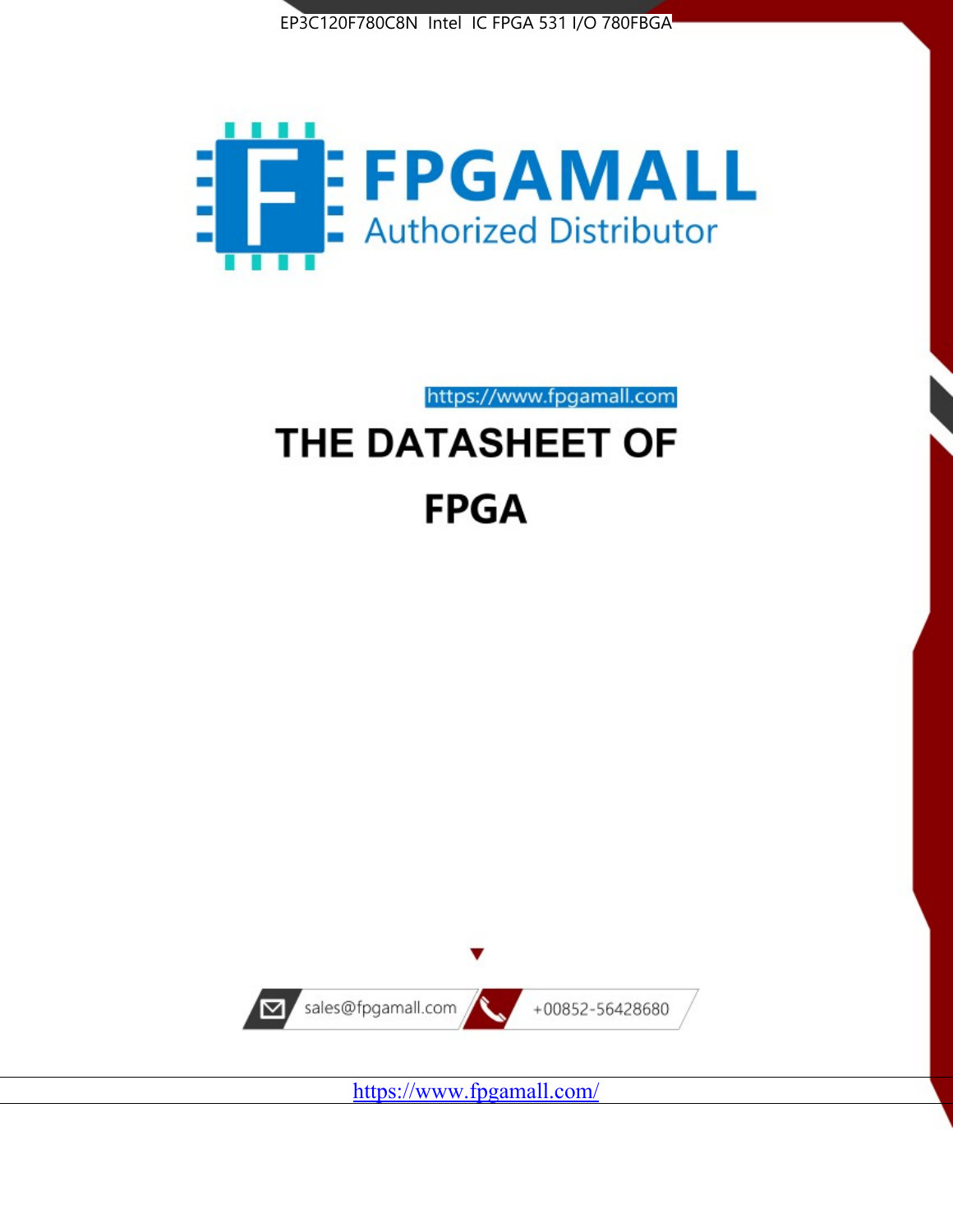EP3C120F780C8N Intel IC FPGA 531 I/O 780FBGA



# **1. Cyclone III Device Family Overview**

**CIII51001-2.4**

Cyclone® III device family offers a unique combination of high functionality, low power and low cost. Based on Taiwan Semiconductor Manufacturing Company (TSMC) low-power (LP) process technology, silicon optimizations and software features to minimize power consumption, Cyclone III device family provides the ideal solution for your high-volume, low-power, and cost-sensitive applications. To address the unique design needs, Cyclone III device family offers the following two variants:

- Cyclone III—lowest power, high functionality with the lowest cost
- Cyclone III LS—lowest power FPGAs with security

With densities ranging from about 5,000 to 200,000 logic elements (LEs) and 0.5 Megabits (Mb) to 8 Mb of memory for less than  $\frac{1}{4}$  watt of static power consumption, Cyclone III device family makes it easier for you to meet your power budget. Cyclone III LS devices are the first to implement a suite of security features at the silicon, software, and intellectual property (IP) level on a low-power and high-functionality FPGA platform. This suite of security features protects the IP from tampering, reverse engineering and cloning. In addition, Cyclone III LS devices support design separation which enables you to introduce redundancy in a single chip to reduce size, weight, and power of your application.

This chapter contains the following sections:

- "Cyclone III Device Family Features" on page 1–1
- "Cyclone III Device Family Architecture" on page 1–6
- "Reference and Ordering Information" on page 1–12

### **Cyclone III Device Family Features**

Cyclone III device family offers the following features:

#### **Lowest Power FPGAs**

- Lowest power consumption with TSMC low-power process technology and Altera® power-aware design flow
- Low-power operation offers the following benefits:
	- Extended battery life for portable and handheld applications
	- Reduced or eliminated cooling system costs
	- Operation in thermally-challenged environments
- Hot-socketing operation support

@ 2012 Altera Corporation. All rights reserved. ALTERA, ARRIA, CYCLONE, HARDCOPY, MAX, MEGACORE, NIOS, QUARTUS and STRATIX words and logos are trademarks of Altera Corporation and registered in the U.S. Patent and Trademar



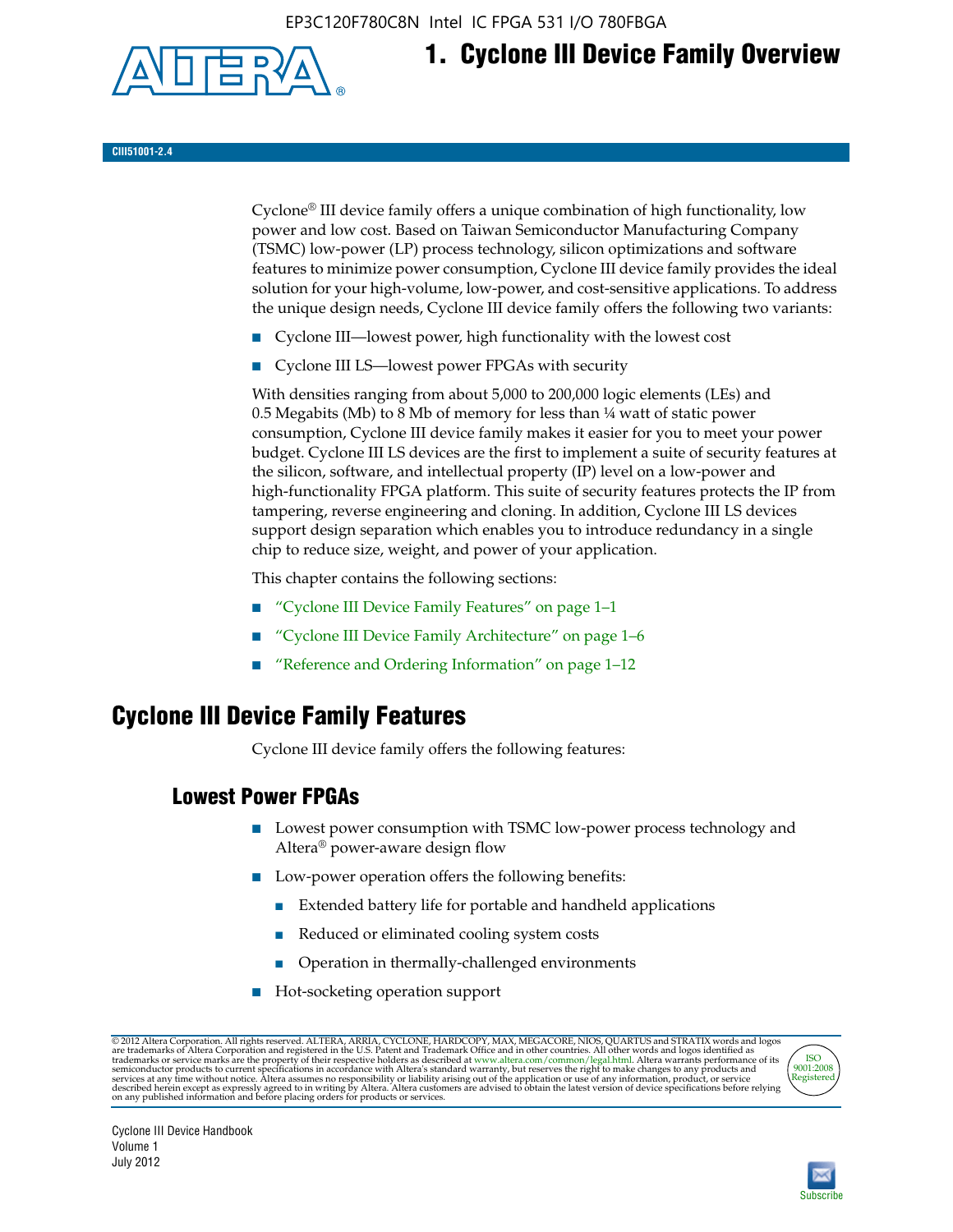#### **Design Security Feature**

Cyclone III LS devices offer the following design security features:

- Configuration security using advanced encryption standard (AES) with 256-bit volatile key
- **■** Routing architecture optimized for design separation flow with the Quartus<sup>®</sup> II software
	- Design separation flow achieves both physical and functional isolation between design partitions
- Ability to disable external JTAG port
- Error Detection (ED) Cycle Indicator to core
	- Provides a pass or fail indicator at every ED cycle
	- Provides visibility over intentional or unintentional change of configuration random access memory (CRAM) bits
- Ability to perform zeroization to clear contents of the FPGA logic, CRAM, embedded memory, and AES key
- Internal oscillator enables system monitor and health check capabilities

#### **Increased System Integration**

- High memory-to-logic and multiplier-to-logic ratio
- High I/O count, low-and mid-range density devices for user I/O constrained applications
	- Adjustable I/O slew rates to improve signal integrity
	- Supports I/O standards such as LVTTL, LVCMOS, SSTL, HSTL, PCI, PCI-X, LVPECL, bus LVDS (BLVDS), LVDS, mini-LVDS, RSDS, and PPDS
	- Supports the multi-value on-chip termination (OCT) calibration feature to eliminate variations over process, voltage, and temperature (PVT)
- Four phase-locked loops (PLLs) per device provide robust clock management and synthesis for device clock management, external system clock management, and I/O interfaces
	- Five outputs per PLL
	- Cascadable to save I/Os, ease PCB routing, and reduce jitter
	- Dynamically reconfigurable to change phase shift, frequency multiplication or division, or both, and input frequency in the system without reconfiguring the device
- Remote system upgrade without the aid of an external controller
- Dedicated cyclical redundancy code checker circuitry to detect single-event upset (SEU) issues
- Nios<sup>®</sup> II embedded processor for Cyclone III device family, offering low cost and custom-fit embedded processing solutions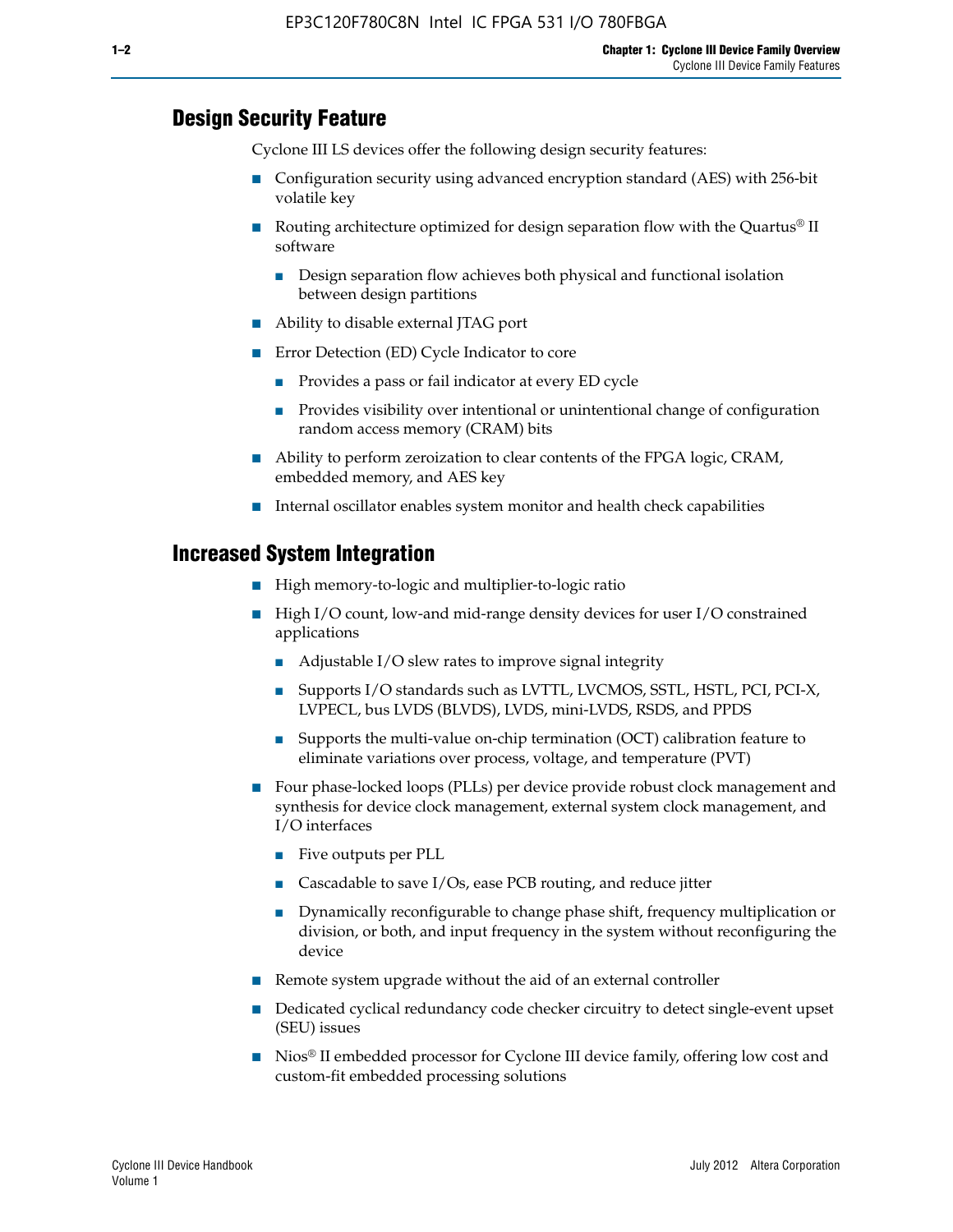- Wide collection of pre-built and verified IP cores from Altera and Altera Megafunction Partners Program (AMPP) partners
- Supports high-speed external memory interfaces such as DDR, DDR2, SDR SDRAM, and QDRII SRAM
	- Auto-calibrating PHY feature eases the timing closure process and eliminates variations with PVT for DDR, DDR2, and QDRII SRAM interfaces

Cyclone III device family supports vertical migration that allows you to migrate your device to other devices with the same dedicated pins, configuration pins, and power pins for a given package-across device densities. This allows you to optimize device density and cost as your design evolves.

Table 1–1 lists Cyclone III device family features.

**Table 1–1. Cyclone III Device Family Features**

| <b>Family</b>     | <b>Device</b> | <b>Logic</b><br><b>Elements</b> | Number of<br>M9K<br><b>Blocks</b> | <b>Total RAM</b><br><b>Bits</b> | 18 x 18<br><b>Multipliers</b> | <b>PLLs</b>    | Global<br><b>Clock</b><br><b>Networks</b> | <b>Maximum</b><br>User I/Os |
|-------------------|---------------|---------------------------------|-----------------------------------|---------------------------------|-------------------------------|----------------|-------------------------------------------|-----------------------------|
|                   | <b>EP3C5</b>  | 5,136                           | 46                                | 423,936                         | 23                            | $\overline{2}$ | 10                                        | 182                         |
|                   | EP3C10        | 10,320                          | 46                                | 423,936                         | 23                            | $\overline{2}$ | 10                                        | 182                         |
|                   | EP3C16        | 15,408                          | 56                                | 516,096                         | 56                            | 4              | 20                                        | 346                         |
|                   | EP3C25        | 24,624                          | 66                                | 608,256                         | 66                            | 4              | 20                                        | 215                         |
| Cyclone III       | EP3C40        | 39,600                          | 126                               | 1,161,216                       | 126                           | 4              | 20                                        | 535                         |
|                   | EP3C55        | 55,856                          | 260                               | 2,396,160                       | 156                           | 4              | 20                                        | 377                         |
|                   | EP3C80        | 81,264                          | 305                               | 2,810,880                       | 244                           | 4              | 20                                        | 429                         |
|                   | EP3C120       | 119,088                         | 432                               | 3,981,312                       | 288                           | 4              | 20                                        | 531                         |
|                   | EP3CLS70      | 70,208                          | 333                               | 3,068,928                       | 200                           | 4              | 20                                        | 429                         |
| Cyclone III<br>LS | EP3CLS100     | 100,448                         | 483                               | 4,451,328                       | 276                           | 4              | 20                                        | 429                         |
|                   | EP3CLS150     | 150,848                         | 666                               | 6,137,856                       | 320                           | 4              | 20                                        | 429                         |
|                   | EP3CLS200     | 198,464                         | 891                               | 8,211,456                       | 396                           | 4              | 20                                        | 429                         |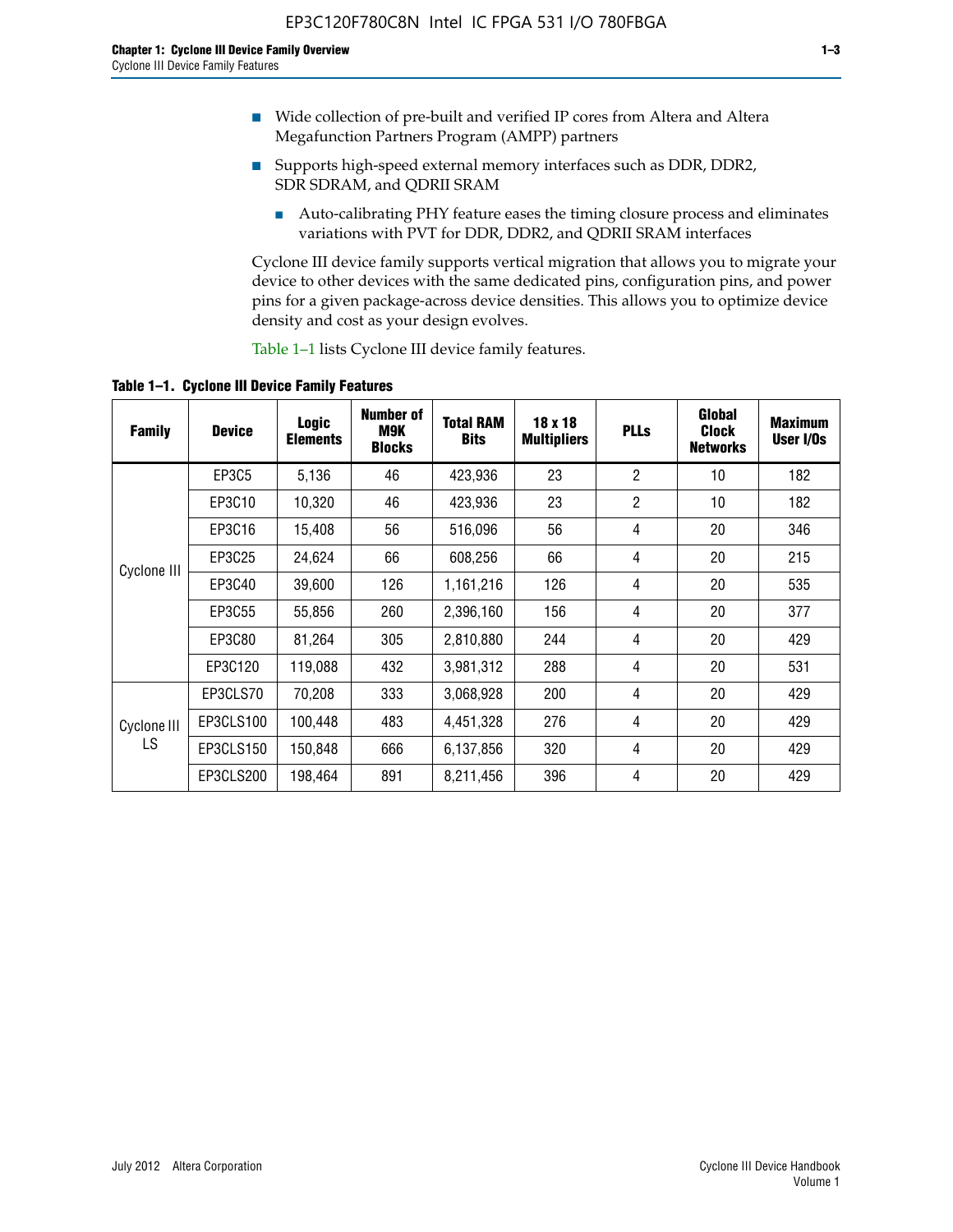Table 1–2 lists Cyclone III device family package options, I/O pins, and differential channel counts.

| <b>Family</b> | <b>Package</b> | E144 $(7)$ | M164     | <b>P240</b> | F256    | <b>U256</b>           | F324       | F484     | <b>U484</b>            | F780           |
|---------------|----------------|------------|----------|-------------|---------|-----------------------|------------|----------|------------------------|----------------|
|               | EP3C5          | 94, 22     | 4106, 28 |             | 4182,68 | 182, 68               |            |          |                        |                |
|               | EP3C10         | 94, 22     | 106, 28  |             | 182, 68 | 182, 68               |            |          |                        |                |
|               | EP3C16         | 84, 19     | 92, 23   | 160, 47     | 168, 55 | 168, 55               |            | 346, 140 | 4346, 140              |                |
| Cyclone III   | EP3C25         | 82, 18     |          | 148, 43     | 156, 54 | $\frac{1}{2}$ 156, 54 | 4215, 83   |          |                        |                |
| (8)           | EP3C40         |            |          | ,128, 26    |         |                       | $-195, 61$ | 331, 127 | 331, 127               | $-535, 227(6)$ |
|               | EP3C55         |            |          |             |         |                       |            | 327, 135 | 327, 135               | 377, 163       |
|               | EP3C80         |            |          |             |         |                       |            | 295, 113 | 295, 113               | 429, 181       |
|               | EP3C120        |            |          |             |         |                       |            | 283, 106 |                        | 531, 233       |
|               | EP3CLS70       |            |          |             |         |                       |            | 294, 113 | 294, 113               | 429, 181       |
| Cyclone III   | EP3CLS100      |            |          |             |         |                       |            | 294, 113 | $\frac{1}{2}$ 294, 113 | 429, 181       |
| LS.           | EP3CLS150      |            |          |             |         |                       |            | 226, 87  |                        | 429, 181       |
|               | EP3CLS200      |            |          |             |         |                       |            | 226, 87  |                        | 429, 181       |

**Table 1–2. Cyclone III Device Family Package Options, I/O pin and Differential Channel Counts** *(1)***,** *(2)***,** *(3)***,** *(4)***,** *(5)*

**Notes to Table 1–2:**

(1) For each device package, the first number indicates the number of the I/O pin; the second number indicates the differential channel count.

(2) For more information about device packaging specifications, refer to the Cyclone III [Package and Thermal Resistance](http://www.altera.com/support/devices/packaging/specifications/pkg-pin/dev-package-listing.jsp?device=Cyclone_III) webpage.

(3) The I/O pin numbers are the maximum I/O counts (including clock input pins) supported by the device package combination and can be affected by the configuration scheme selected for the device.

(4) All packages are available in lead-free and leaded options.

(5) Vertical migration is not supported between Cyclone III and Cyclone III LS devices.

(6) The EP3C40 device in the F780 package supports restricted vertical migration. Maximum user I/Os are restricted to 510 I/Os if you enable migration to the EP3C120 and are using voltage referenced I/O standards. If you are not using voltage referenced I/O standards, you can increase the maximum number of I/Os.

(7) The E144 package has an exposed pad at the bottom of the package. This exposed pad is a ground pad that must be connected to the ground plane on your PCB. Use this exposed pad for electrical connectivity and not for thermal purposes.

(8) All Cyclone III device UBGA packages are supported by the Quartus II software version 7.1 SP1 and later, with the exception of the UBGA packages of EP3C16, which are supported by the Quartus II software version 7.2.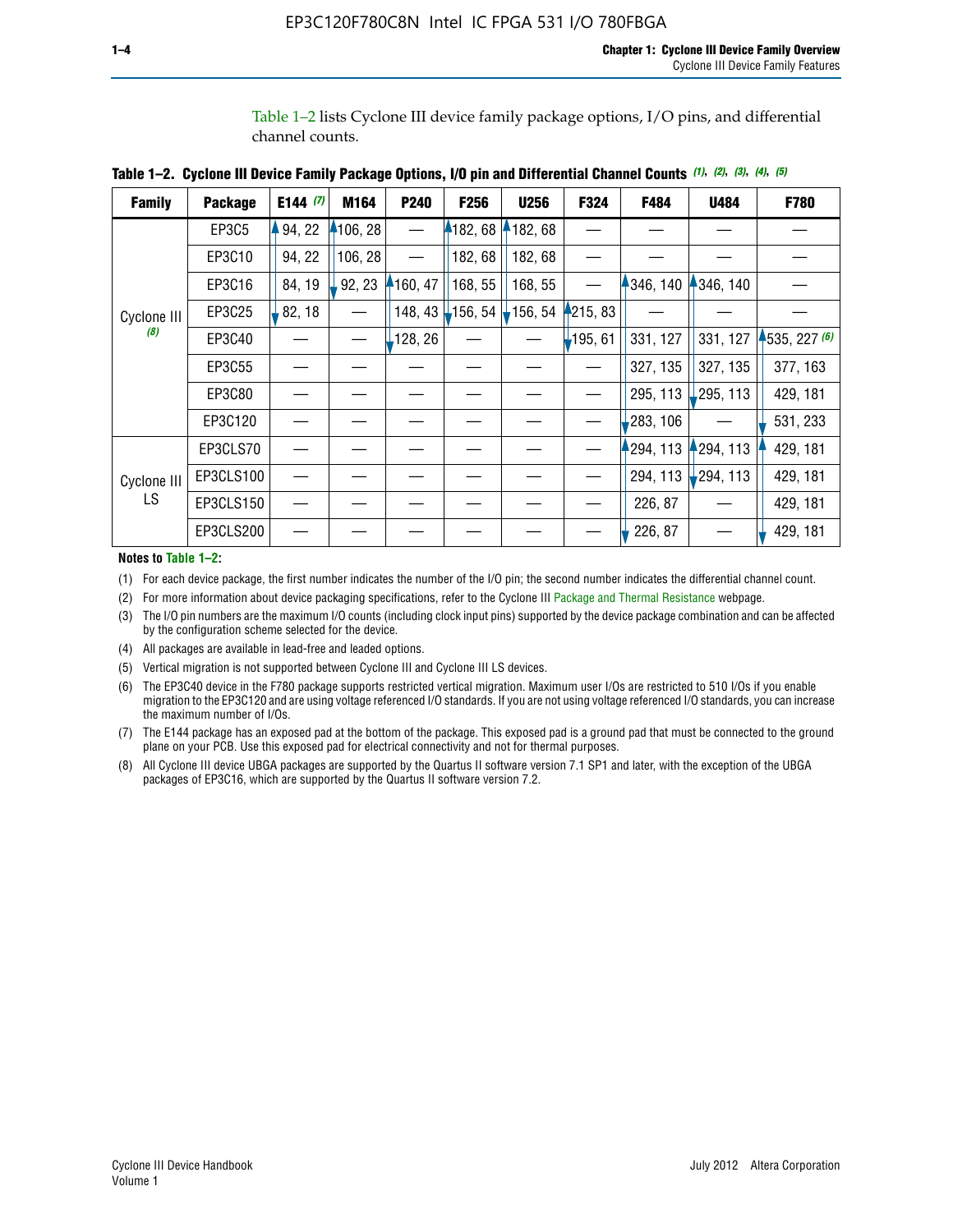Table 1–3 lists Cyclone III device family package sizes.

| <b>Family</b>  | <b>Package</b>   | Pitch (mm) | Nominal Area (mm <sup>2</sup> ) | Length x Width (mm $\times$ mm) | Height (mm) |
|----------------|------------------|------------|---------------------------------|---------------------------------|-------------|
|                | E144             | 0.5        | 484                             | $22 \times 22$                  | 1.60        |
|                | M164             | 0.5        | 64                              | $8 \times 8$                    | 1.40        |
|                | P <sub>240</sub> | 0.5        | 1197                            | $34.6 \times 34.6$              | 4.10        |
|                | F <sub>256</sub> | 1.0        | 289                             | $17 \times 17$                  | 1.55        |
| Cyclone III    | U256             | 0.8        | 196                             | $14 \times 14$                  | 2.20        |
|                | F324             | 1.0        | 361                             | $19 \times 19$                  | 2.20        |
|                | F484             | 1.0        | 529                             | $23 \times 23$                  | 2.60        |
|                | U484             | 0.8        | 361                             | $19 \times 19$                  | 2.20        |
|                | F780             | 1.0        | 841                             | $29 \times 29$                  | 2.60        |
|                | F484             | 1.0        | 529                             | $23 \times 23$                  | 2.60        |
| Cyclone III LS | U484             | 0.8        | 361                             | $19 \times 19$                  | 2.20        |
|                | F780             | 1.0        | 841                             | $29 \times 29$                  | 2.60        |

**Table 1–3. Cyclone III Device Family Package Sizes**

Table 1–4 lists Cyclone III device family speed grades.

**Table 1–4. Cyclone III Device Family Speed Grades (Part 1 of 2)**

| <b>Family</b> | <b>Device</b> | E144              | M164          | <b>P240</b> | <b>F256</b>           | <b>U256</b>           | F324                  | F484                  | U484                  | <b>F780</b>       |
|---------------|---------------|-------------------|---------------|-------------|-----------------------|-----------------------|-----------------------|-----------------------|-----------------------|-------------------|
|               | EP3C5         | C7, C8,<br>17, A7 | C7, C8,<br>17 |             | C6, C7,<br>C8, I7, A7 | C6, C7,<br>C8, I7, A7 |                       |                       |                       |                   |
|               | EP3C10        | C7, C8,<br>17, A7 | C7, C8,<br>17 |             | C6, C7,<br>C8, I7, A7 | C6, C7,<br>C8, I7, A7 |                       |                       |                       |                   |
|               | EP3C16        | C7, C8,<br>17, A7 | C7, C8,<br>17 | C8          | C6, C7,<br>C8, I7, A7 | C6, C7,<br>C8, I7, A7 |                       | C6, C7,<br>C8, I7, A7 | C6, C7,<br>C8, I7, A7 |                   |
| Cyclone III   | EP3C25        | C7, C8,<br>17, A7 |               | C8          | C6, C7,<br>C8, I7, A7 | C6, C7,<br>C8, I7, A7 | C6, C7,<br>C8, I7, A7 |                       |                       |                   |
|               | EP3C40        |                   |               | C8          |                       |                       | C6, C7,<br>C8, I7, A7 | C6, C7,<br>C8, I7, A7 | C6, C7,<br>C8, I7, A7 | C6, C7,<br>C8, 17 |
|               | EP3C55        |                   |               |             |                       |                       |                       | C6, C7,<br>C8, I7     | C6, C7,<br>C8, 17     | C6, C7,<br>C8, 17 |
|               | EP3C80        |                   |               |             |                       |                       |                       | C6, C7,<br>C8, 17     | C6, C7,<br>C8, 17     | C6, C7,<br>C8, 17 |
|               | EP3C120       |                   |               |             |                       |                       |                       | C7, C8, I7            |                       | C7, C8,<br>17     |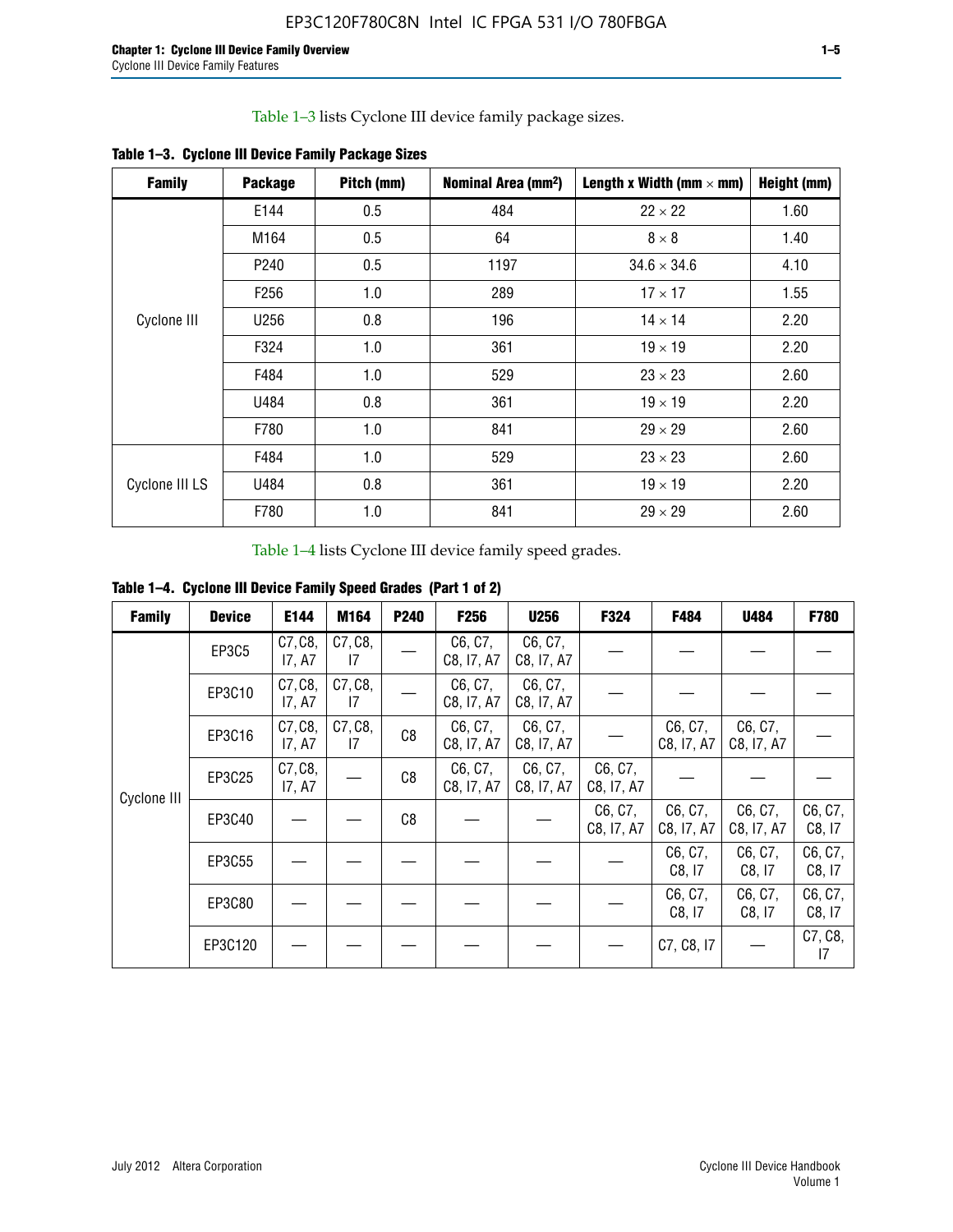| $\mathcal{L}^{\text{max}}_{\text{max}}$ and $\mathcal{L}^{\text{max}}_{\text{max}}$ and $\mathcal{L}^{\text{max}}_{\text{max}}$ |  |  |
|---------------------------------------------------------------------------------------------------------------------------------|--|--|
|                                                                                                                                 |  |  |
|                                                                                                                                 |  |  |

| <b>Family</b> | <b>Device</b> | E144 | M164 | <b>P240</b> | <b>F256</b> | <b>U256</b> | F324 | F484                  | U484       | F780          |
|---------------|---------------|------|------|-------------|-------------|-------------|------|-----------------------|------------|---------------|
| Cyclone III   | EP3CLS70      |      |      |             |             |             |      | C7, C8, I7            | C7, C8, I7 | C7, C8,       |
|               | EP3CLS100     |      |      |             |             |             |      | C7, C8, I7 C7, C8, I7 |            | C7, C8,       |
| LS            | EP3CLS150     |      |      |             |             |             |      | C7, C8, I7            |            | C7, C8,<br>17 |
|               | EP3CLS200     |      |      |             |             |             |      | C7, C8, I7            |            | C7, C8,<br>17 |

**Table 1–4. Cyclone III Device Family Speed Grades (Part 2 of 2)**

Table 1–5 lists Cyclone III device family configuration schemes.

| <b>IQUIE 1-3. CYCLUILE III DEVICE FAILIIV CUILILUILATION SCIIENIES</b> |                    |                       |  |  |  |
|------------------------------------------------------------------------|--------------------|-----------------------|--|--|--|
| <b>Configuration Scheme</b>                                            | <b>Cyclone III</b> | <b>Cyclone III LS</b> |  |  |  |
| Active serial (AS)                                                     |                    |                       |  |  |  |
| Active parallel (AP)                                                   |                    |                       |  |  |  |
| Passive serial (PS)                                                    |                    |                       |  |  |  |
| Fast passive parallel (FPP)                                            |                    |                       |  |  |  |
| Joint Test Action Group (JTAG)                                         |                    |                       |  |  |  |

**Table 1–5. Cyclone III Device Family Configuration Schemes**

## **Cyclone III Device Family Architecture**

Cyclone III device family includes a customer-defined feature set that is optimized for portable applications and offers a wide range of density, memory, embedded multiplier, and I/O options. Cyclone III device family supports numerous external memory interfaces and I/O protocols that are common in high-volume applications. The Quartus II software features and parameterizable IP cores make it easier for you to use the Cyclone III device family interfaces and protocols.

The following sections provide an overview of the Cyclone III device family features.

#### **Logic Elements and Logic Array Blocks**

The logic array block (LAB) consists of 16 logic elements and a LAB-wide control block. An LE is the smallest unit of logic in the Cyclone III device family architecture. Each LE has four inputs, a four-input look-up table (LUT), a register, and output logic. The four-input LUT is a function generator that can implement any function with four variables.

f For more information about LEs and LABs, refer to the *[Logic Elements and Logic Array](http://www.altera.com/literature/hb/cyc3/cyc3_ciii51002.pdf)  [Blocks in the Cyclone III Device Family](http://www.altera.com/literature/hb/cyc3/cyc3_ciii51002.pdf)* chapter.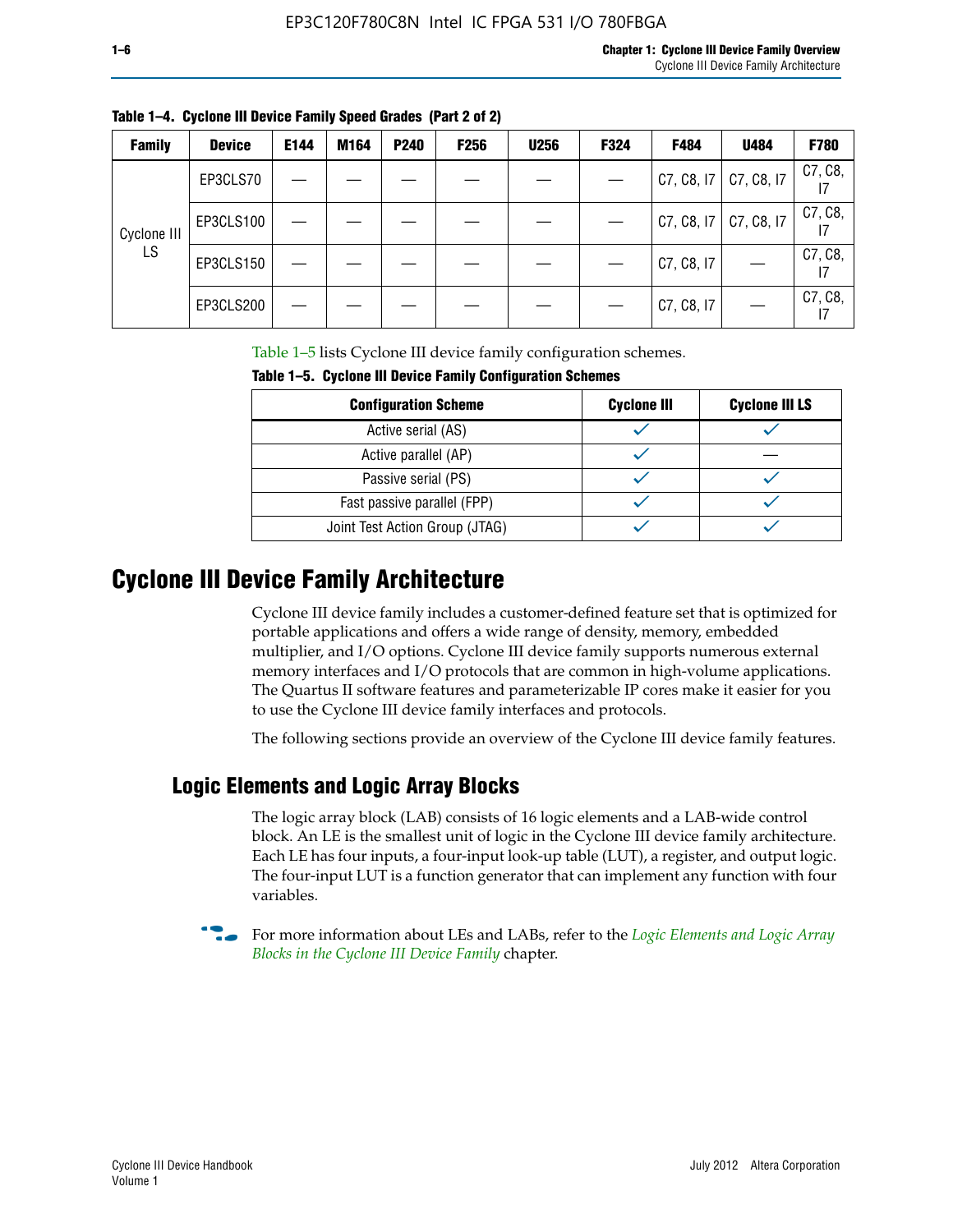#### **Memory Blocks**

Each M9K memory block of the Cyclone III device family provides nine Kbits of on-chip memory capable of operating at up to 315 MHz for Cyclone III devices and up to 274 MHz for Cyclone III LS devices. The embedded memory structure consists of M9K memory blocks columns that you can configure as RAM, first-in first-out (FIFO) buffers, or ROM. The Cyclone III device family memory blocks are optimized for applications such as high throughout packet processing, embedded processor program, and embedded data storage.

The Quartus II software allows you to take advantage of the M9K memory blocks by instantiating memory using a dedicated megafunction wizard or by inferring memory directly from the VHDL or Verilog source code.

M9K memory blocks support single-port, simple dual-port, and true dual-port operation modes. Single-port mode and simple dual-port mode are supported for all port widths with a configuration of  $\times1$ ,  $\times2$ ,  $\times4$ ,  $\times8$ ,  $\times9$ ,  $\times16$ ,  $\times18$ ,  $\times32$ , and  $\times36$ . True dual-port is supported in port widths with a configuration of  $\times$ 1,  $\times$ 2,  $\times$ 4,  $\times$ 8,  $\times$ 9,  $\times$ 16, and ×18.



**For more information about memory blocks, refer to the** *Memory Blocks in the Cyclone [III Device Family](http://www.altera.com/literature/hb/cyc3/cyc3_ciii51004.pdf)* chapter.

#### **Embedded Multipliers and Digital Signal Processing Support**

Cyclone III devices support up to 288 embedded multiplier blocks and Cyclone III LS devices support up to 396 embedded multiplier blocks. Each block supports one individual  $18 \times 18$ -bit multiplier or two individual  $9 \times 9$ -bit multipliers.

The Quartus II software includes megafunctions that are used to control the operation mode of the embedded multiplier blocks based on user parameter settings. Multipliers can also be inferred directly from the VHDL or Verilog source code. In addition to embedded multipliers, Cyclone III device family includes a combination of on-chip resources and external interfaces, making them ideal for increasing performance, reducing system cost, and lowering the power consumption of digital signal processing (DSP) systems. You can use Cyclone III device family alone or as DSP device co-processors to improve price-to-performance ratios of DSP systems.

The Cyclone III device family DSP system design support includes the following features:

- DSP IP cores:
	- Common DSP processing functions such as finite impulse response (FIR), fast Fourier transform (FFT), and numerically controlled oscillator (NCO) functions
	- Suites of common video and image processing functions
- Complete reference designs for end-market applications
- DSP Builder interface tool between the Quartus II software and the MathWorks Simulink and MATLAB design environments
- DSP development kits
- For more information about embedded multipliers and digital signal processing support, refer to the *[Embedded Multipliers in Cyclone III Devices](http://www.altera.com/literature/hb/cyc3/cyc3_ciii51005.pdf)* chapter.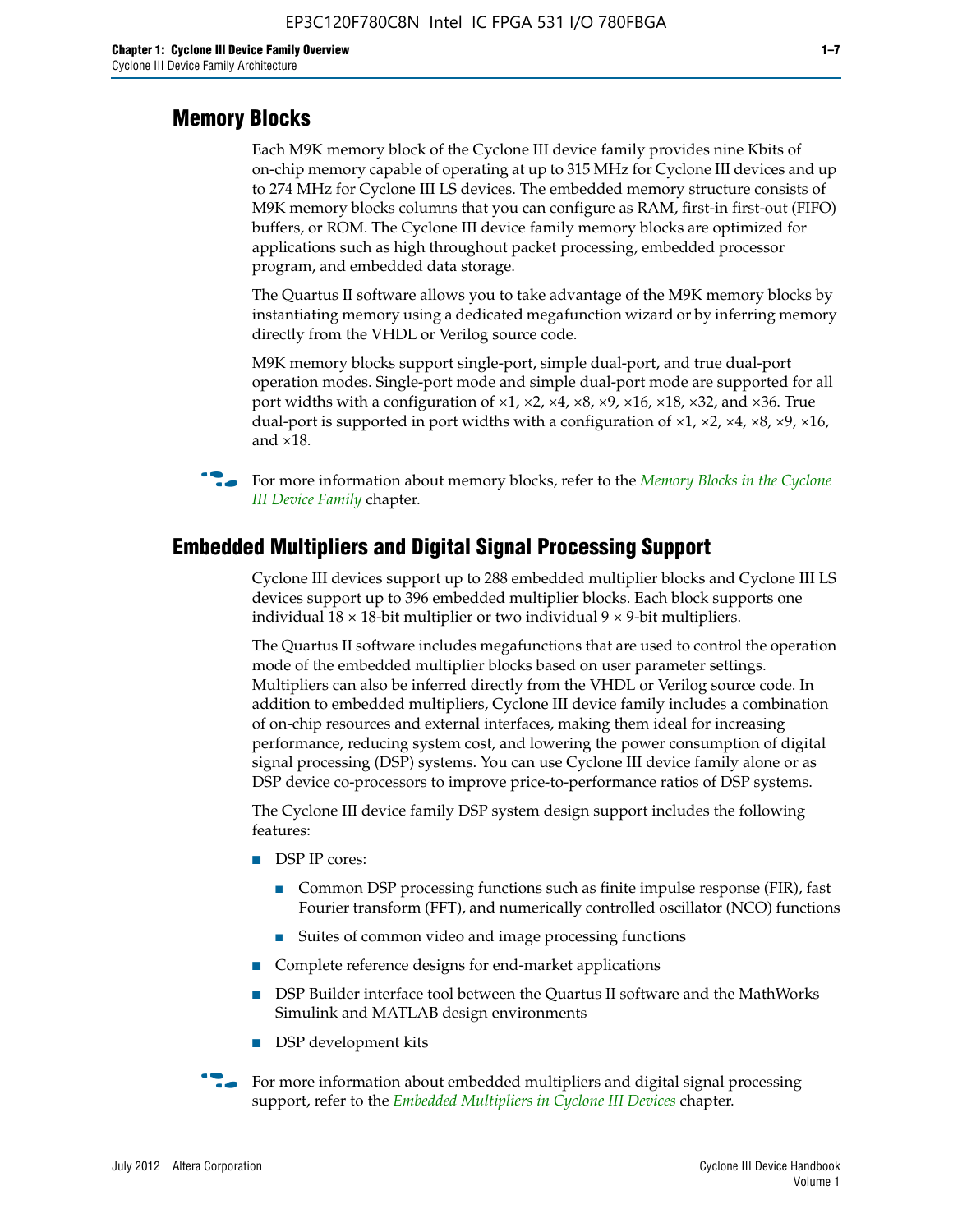#### **Clock Networks and PLLs**

Cyclone III device family includes 20 global clock networks. You can drive global clock signals from dedicated clock pins, dual-purpose clock pins, user logic, and PLLs. Cyclone III device family includes up to four PLLs with five outputs per PLL to provide robust clock management and synthesis. You can use PLLs for device clock management, external system clock management, and I/O interfaces.

You can dynamically reconfigure the Cyclone III device family PLLs to enable auto-calibration of external memory interfaces while the device is in operation. This feature enables the support of multiple input source frequencies and corresponding multiplication, division, and phase shift requirements. PLLs in Cyclone III device family may be cascaded to generate up to ten internal clocks and two external clocks on output pins from a single external clock source.

**For more PLL specifications and information, refer to the** *[Cyclone III Device Data Sheet](http://www.altera.com/literature/hb/cyc3/cyc3_ciii52001.pdf)***,** *[Cyclone III LS Device Data Sheet](http://www.altera.com/literature/hb/cyc3/cyc3_ciii52002.pdf)*, and *[Clock Networks and PLLs in the Cyclone III Device](http://www.altera.com/literature/hb/cyc3/cyc3_ciii51006.pdf)  [Family](http://www.altera.com/literature/hb/cyc3/cyc3_ciii51006.pdf)* chapters.

#### **I/O Features**

Cyclone III device family has eight I/O banks. All I/O banks support single-ended and differential I/O standards listed in Table 1–6.

| Type             | <b>I/O Standard</b>                                        |
|------------------|------------------------------------------------------------|
| Single-Ended I/O | LVTTL, LVCMOS, SSTL, HSTL, PCI, and PCI-X                  |
| Differential I/O | SSTL, HSTL, LVPECL, BLVDS, LVDS, mini-LVDS, RSDS, and PPDS |

**Table 1–6. Cyclone III Device Family I/O Standards Support** 

The Cyclone III device family I/O also supports programmable bus hold, programmable pull-up resistors, programmable delay, programmable drive strength, programmable slew-rate control to optimize signal integrity, and hot socketing. Cyclone III device family supports calibrated on-chip series termination ( $R_S$  OCT) or driver impedance matching (Rs) for single-ended I/O standards, with one OCT calibration block per side.

For more information, refer to the *[I/O Features in the Cyclone III Device Family](http://www.altera.com/literature/hb/cyc3/cyc3_ciii51007.pdf)* chapter.

#### **High-Speed Differential Interfaces**

Cyclone III device family supports high-speed differential interfaces such as BLVDS, LVDS, mini-LVDS, RSDS, and PPDS. These high-speed I/O standards in Cyclone III device family provide high data throughput using a relatively small number of I/O pins and are ideal for low-cost applications. Dedicated differential output drivers on the left and right I/O banks can send data rates at up to 875 Mbps for Cyclone III devices and up to 740 Mbps for Cyclone III LS devices, without the need for external resistors. This saves board space or simplifies PCB routing. Top and bottom I/O banks support differential transmission (with the addition of an external resistor network) data rates at up to 640 Mbps for both Cyclone III and Cyclone III LS devices.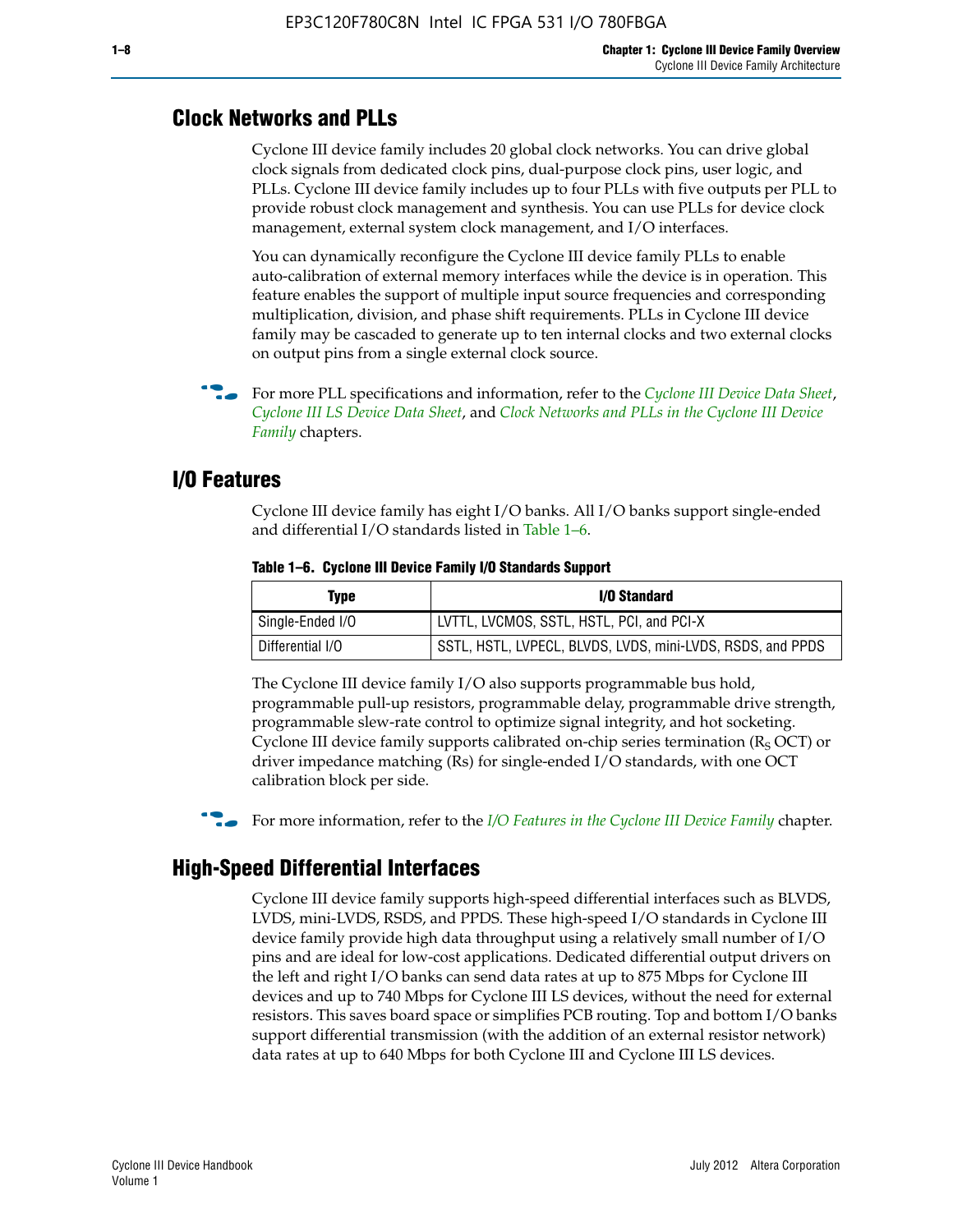**For more information, refer to the** *High-Speed Differential Interfaces in the Cyclone III* $\overline{a}$ *[Device Family](http://www.altera.com/literature/hb/cyc3/cyc3_ciii51008.pdf)* chapter.

#### **Auto-Calibrating External Memory Interfaces**

Cyclone III device family supports common memory types such as DDR, DDR2, SDR SDRAM, and QDRII SRAM. DDR2 SDRAM memory interfaces support data rates up to 400 Mbps for Cyclone III devices and 333 Mbps for Cyclone III LS devices. Memory interfaces are supported on all sides of Cyclone III device family. Cyclone III device family has the OCT, DDR output registers, and 8-to-36-bit programmable DQ group widths features to enable rapid and robust implementation of different memory standards.

An auto-calibrating megafunction is available in the Quartus II software for DDR and QDR memory interface PHYs. This megafunction is optimized to take advantage of the Cyclone III device family I/O structure, simplify timing closure requirements, and take advantage of the Cyclone III device family PLL dynamic reconfiguration feature to calibrate PVT changes.

**For more information, refer to the** *External Memory Interfaces in the Cyclone III Device* $\overline{\phantom{a}}$ *[Family](http://www.altera.com/literature/hb/cyc3/cyc3_ciii51009.pdf)* chapter.

#### **Support for Industry-Standard Embedded Processors**

To quickly and easily create system-level designs using Cyclone III device family, you can select among the ×32-bit soft processor cores: Freescale®V1 Coldfire, ARM® Cortex M1, or Altera Nios® II, along with a library of 50 other IP blocks when using the system-on-a-programmable-chip (SOPC) Builder tool. SOPC Builder is an Altera Quartus II design tool that facilitates system-integration of IP blocks in an FPGA design. The SOPC Builder automatically generates interconnect logic and creates a testbench to verify functionality, saving valuable design time.

Cyclone III device family expands the peripheral set, memory, I/O, or performance of legacy embedded processors. Single or multiple Nios II embedded processors are designed into Cyclone III device family to provide additional co-processing power, or even replace legacy embedded processors in your system. Using the Cyclone III device family and Nios II together provide low-cost, high-performance embedded processing solutions, which in turn allow you to extend the life cycle of your product and improve time-to-market over standard product solutions.

 $\mathbb{I}$  Separate licensing of the Freescale and ARM embedded processors are required.

#### **Hot Socketing and Power-On-Reset**

Cyclone III device family features hot socketing (also known as hot plug-in or hot swap) and power sequencing support without the use of external devices. You can insert or remove a board populated with one or more Cyclone III device family during a system operation without causing undesirable effects to the running system bus or the board that was inserted into the system.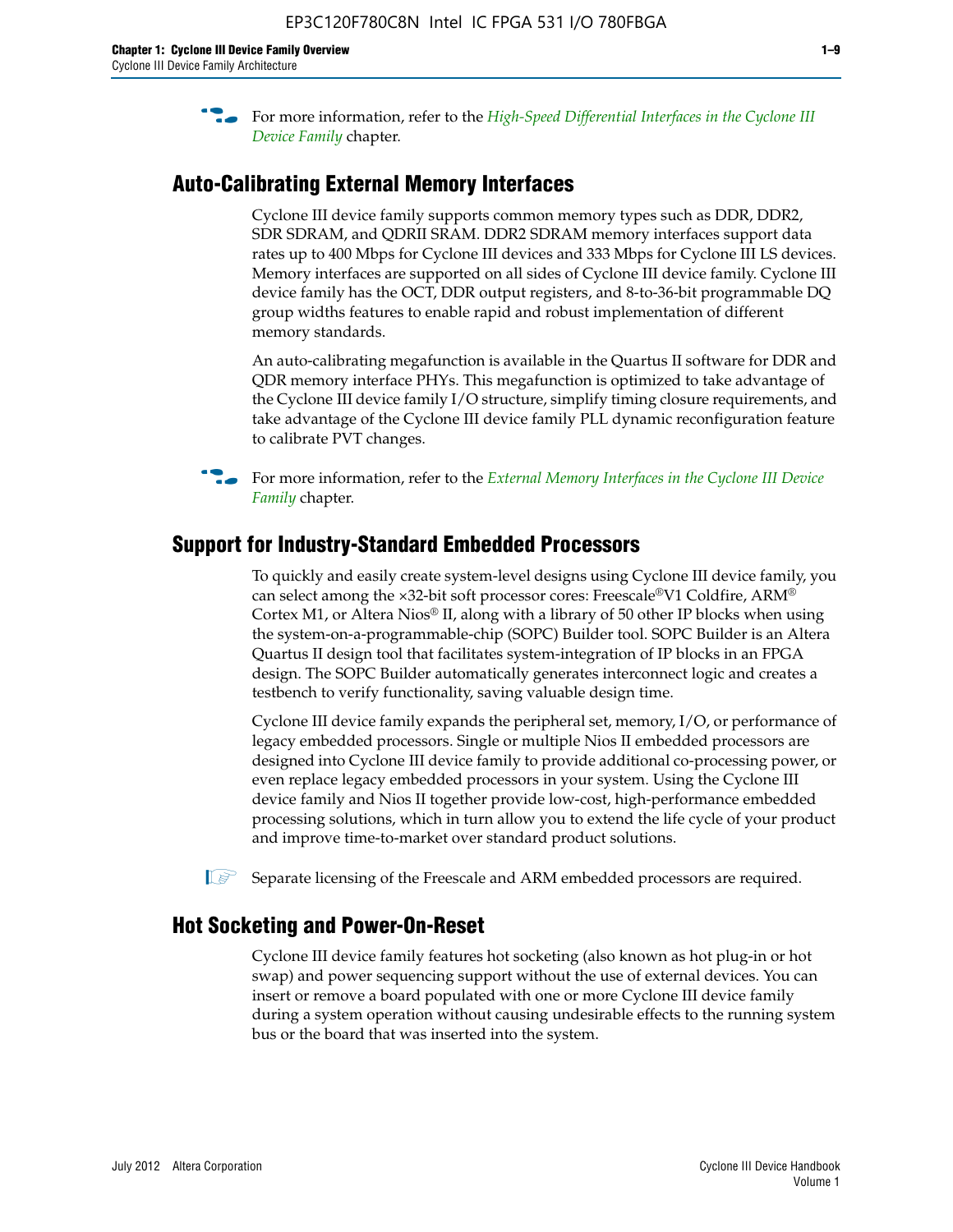The hot socketing feature allows you to use FPGAs on PCBs that also contain a mixture of 3.3-V, 2.5-V, 1.8-V, 1.5-V, and 1.2-V devices. The Cyclone III device family hot socketing feature eliminates power-up sequence requirements for other devices on the board for proper FPGA operation.

For more information about hot socketing and power-on-reset, refer to the *[Hot-Socketing and Power-on Reset in the Cyclone III Device Family](http://www.altera.com/literature/hb/cyc3/cyc3_ciii51011.pdf)* chapter.

#### **SEU Mitigation**

Cyclone III LS devices offer built-in error detection circuitry to detect data corruption due to soft errors in the CRAM cells. This feature allows CRAM contents to be read and verified to match a configuration-computed CRC value. The Quartus II software activates the built-in 32-bit CRC checker, which is part of the Cyclone III LS device.

**For more information about SEU mitigation, refer to the** *SEU Mitigation in the [Cyclone III Device Family](http://www.altera.com/literature/hb/cyc3/cyc3_ciii51013.pdf)* chapter.

#### **JTAG Boundary Scan Testing**

Cyclone III device family supports the JTAG IEEE Std. 1149.1 specification. The boundary-scan test (BST) architecture offers the capability to test pin connections without using physical test probes and captures functional data while a device is operating normally. Boundary-scan cells in the Cyclone III device family can force signals onto pins or capture data from pins or from logic array signals. Forced test data is serially shifted into the boundary-scan cells. Captured data is serially shifted out and externally compared to expected results. In addition to BST, you can use the IEEE Std. 1149.1 controller for the Cyclone III LS device in-circuit reconfiguration (ICR).

**f f**or more information about JTAG boundary scan testing, refer to the *IEEE* 1149.1 *[\(JTAG\) Boundary-Scan Testing for the Cyclone III Device Family](http://www.altera.com/literature/hb/cyc3/cyc3_ciii51014.pdf)* chapter.

#### **Quartus II Software Support**

The Quartus II software is the leading design software for performance and productivity. It is the only complete design solution for CPLDs, FPGAs, and ASICs in the industry. The Quartus II software includes an integrated development environment to accelerate system-level design and seamless integration with leading third-party software tools and flows.

The Cyclone III LS devices provide both physical and functional separation between security critical design partitions. Cyclone III LS devices offer isolation between design partitions. This ensures that device errors do not propagate from one partition to another, whether unintentional or intentional. The Quartus II software design separation flow facilitates the creation of separation regions in Cyclone III LS devices by tightly controlling the routing in and between the LogicLock regions. For ease of use, the separation flow integrates in the existing incremental compilation flow.

f For more information about the Quartus II software features, refer to the *[Quartus II](http://www.altera.com/literature/hb/qts/quartusii_handbook.pdf)  [Handbook](http://www.altera.com/literature/hb/qts/quartusii_handbook.pdf)*.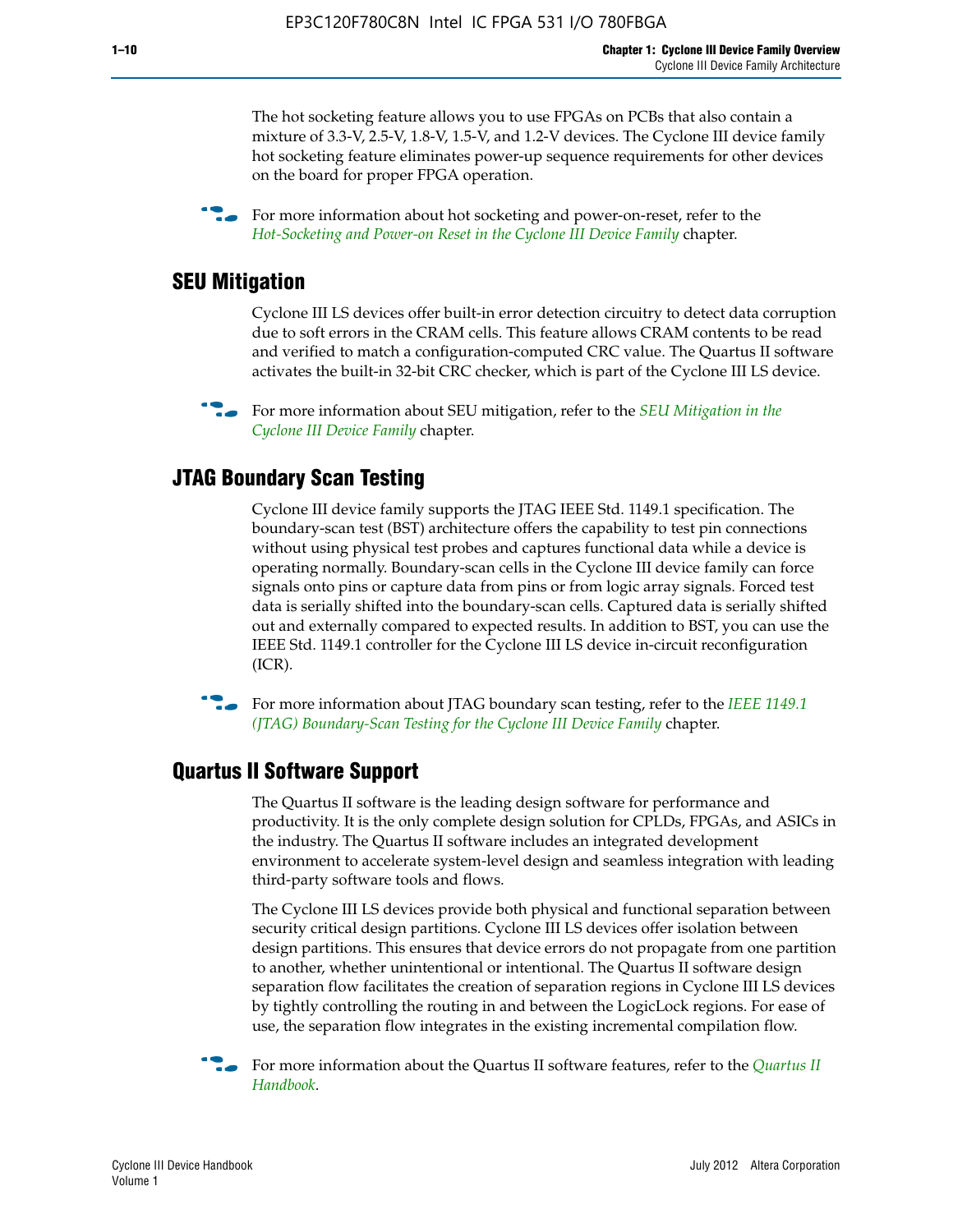#### **Configuration**

Cyclone III device family uses SRAM cells to store configuration data. Configuration data is downloaded to Cyclone III device family each time the device powers up. Low-cost configuration options include the Altera EPCS family serial flash devices as well as commodity parallel flash configuration options. These options provide the flexibility for general-purpose applications and the ability to meet specific configuration and wake-up time requirements of the applications. Cyclone III device family supports the AS, PS, FPP, and JTAG configuration schemes. The AP configuration scheme is only supported in Cyclone III devices.



f For more information about configuration, refer to the *[Configuration, Design Security,](http://www.altera.com/literature/hb/cyc3/cyc3_ciii51016.pdf)  [and Remote System Upgrades in the Cyclone III Device Family](http://www.altera.com/literature/hb/cyc3/cyc3_ciii51016.pdf)* chapter.

#### **Remote System Upgrades**

Cyclone III device family offers remote system upgrade without an external controller. The remote system upgrade capability in Cyclone III device family allows system upgrades from a remote location. Soft logic (either the Nios II embedded processor or user logic) implemented in Cyclone III device family can download a new configuration image from a remote location, store it in configuration memory, and direct the dedicated remote system upgrade circuitry to start a reconfiguration cycle. The dedicated circuitry performs error detection during and after the configuration process, and can recover from an error condition by reverting to a safe configuration image. The dedicated circuitry also provides error status information. Cyclone III devices support remote system upgrade in the AS and AP configuration scheme. Cyclone III LS devices support remote system upgrade in the AS configuration scheme only.

**For more information, refer to the** *Configuration, Design Security, and Remote System [Upgrades in the Cyclone III Device Family](http://www.altera.com/literature/hb/cyc3/cyc3_ciii51016.pdf)* chapter.

#### **Design Security (Cyclone III LS Devices Only)**

Cyclone III LS devices offer design security features which play a vital role in the large and critical designs in the competitive military and commercial environments. Equipped with the configuration bit stream encryption and anti-tamper features, Cyclone III LS devices protect your designs from copying, reverse engineering and tampering. The configuration security of Cyclone III LS devices uses AES with 256-bit security key.

f For more information, refer to the *[Configuration, Design Security, and Remote System](http://www.altera.com/literature/hb/cyc3/cyc3_ciii51016.pdf)  [Upgrades in Cyclone III Device Family](http://www.altera.com/literature/hb/cyc3/cyc3_ciii51016.pdf)* chapter.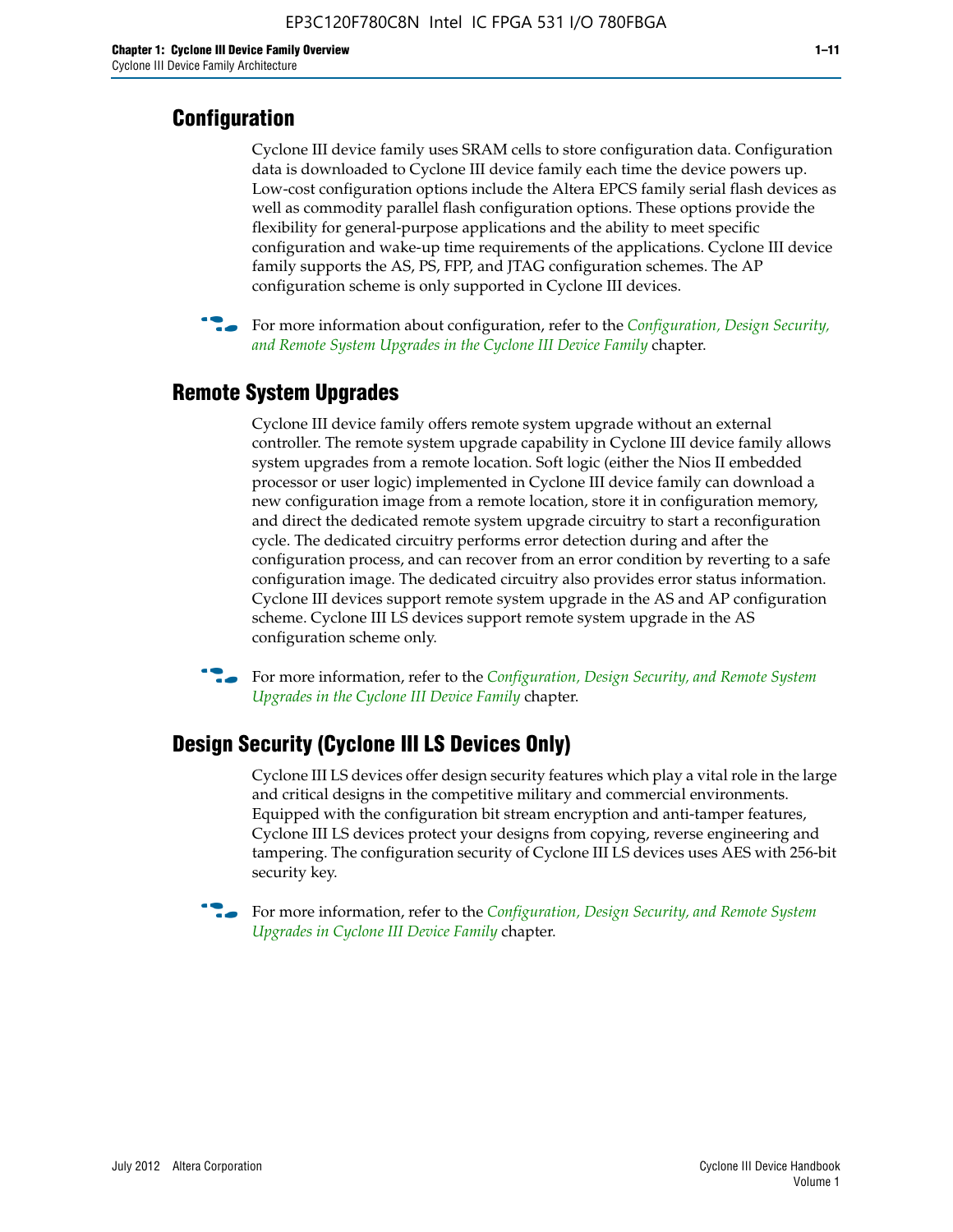# **Reference and Ordering Information**

Figure 1–1 and Figure 1–2 show the ordering codes for Cyclone III and Cyclone III LS devices.







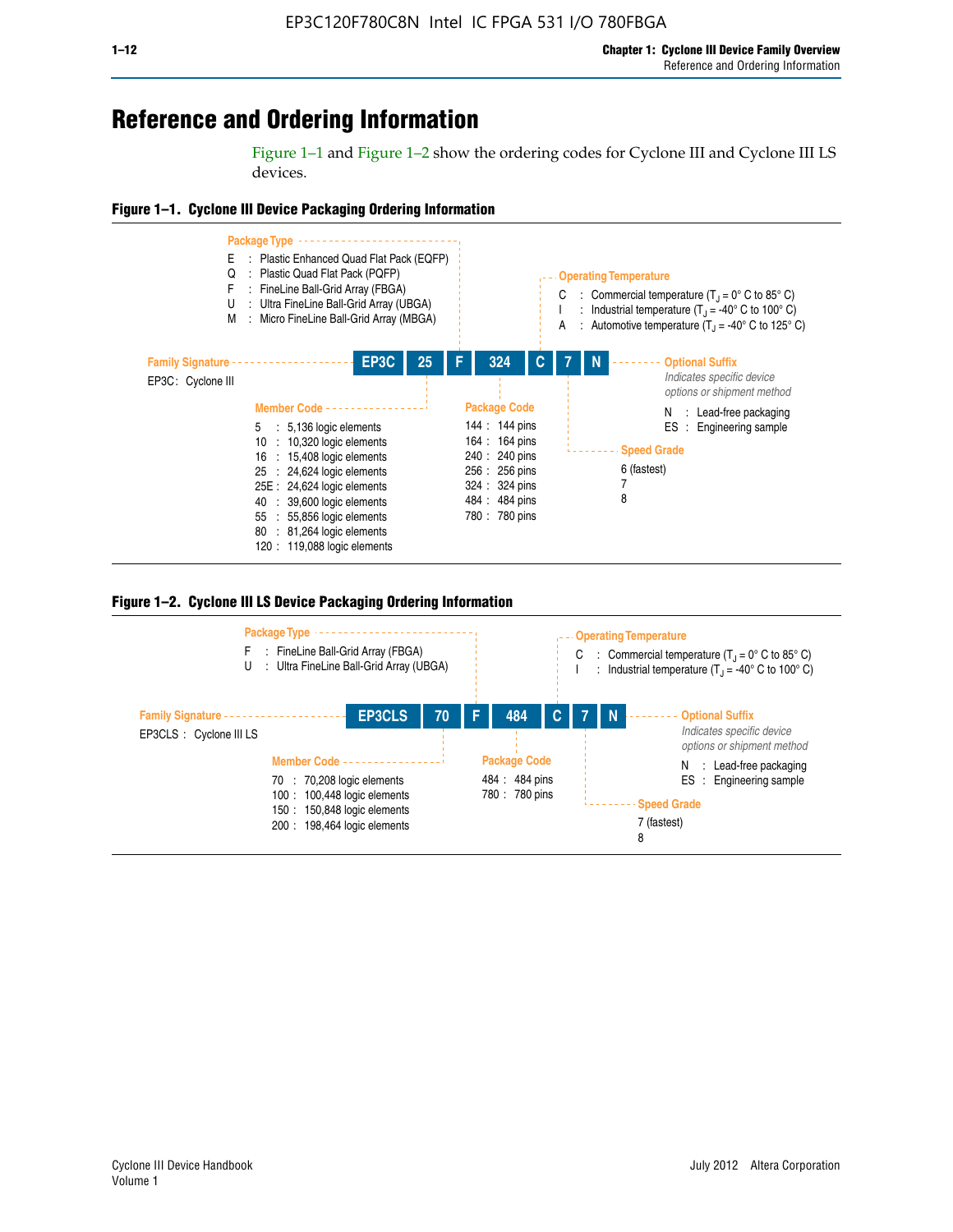# **Document Revision History**

Table 1–7 lists the revision history for this document.

|  | Table 1-7. Document Revision History |  |  |  |
|--|--------------------------------------|--|--|--|
|--|--------------------------------------|--|--|--|

| <b>Date</b>      | <b>Version</b> | <b>Changes</b>                                                                                                                                                                                                                                                                                                                                                                          |  |  |  |  |
|------------------|----------------|-----------------------------------------------------------------------------------------------------------------------------------------------------------------------------------------------------------------------------------------------------------------------------------------------------------------------------------------------------------------------------------------|--|--|--|--|
| <b>July 2012</b> | 2.4            | Updated 484 pin package code in Figure 1-1.                                                                                                                                                                                                                                                                                                                                             |  |  |  |  |
|                  |                | ■ Updated Table $1-1$ and Table $1-2$ .                                                                                                                                                                                                                                                                                                                                                 |  |  |  |  |
| December 2011    | 2.3            | ■ Updated Figure $1-1$ and Figure $1-2$ .                                                                                                                                                                                                                                                                                                                                               |  |  |  |  |
|                  |                | Updated hyperlinks.                                                                                                                                                                                                                                                                                                                                                                     |  |  |  |  |
|                  |                | Minor text edits.                                                                                                                                                                                                                                                                                                                                                                       |  |  |  |  |
| December 2009    | 2.2            | Minor text edits.                                                                                                                                                                                                                                                                                                                                                                       |  |  |  |  |
| <b>July 2009</b> | 2.1            | Minor edit to the hyperlinks.                                                                                                                                                                                                                                                                                                                                                           |  |  |  |  |
|                  |                | $\blacksquare$ Added Table 1-5.                                                                                                                                                                                                                                                                                                                                                         |  |  |  |  |
|                  |                | ■ Updated Table 1–1, Table 1–2, Table 1–3, and Table 1–4.                                                                                                                                                                                                                                                                                                                               |  |  |  |  |
| <b>June 2009</b> | 2.0            | • Updated "Introduction", "Cyclone III Device Family Architecture", "Embedded Multipliers<br>and Digital Signal Processing Support ", "Clock Networks and PLLs ", "I/O Features ",<br>"High-Speed Differential Interfaces ", "Auto-Calibrating External Memory Interfaces",<br>"Quartus II Software Support", "Configuration ", and "Design Security (Cyclone III LS<br>Devices Only)". |  |  |  |  |
|                  |                | Removed "Referenced Document" section.                                                                                                                                                                                                                                                                                                                                                  |  |  |  |  |
|                  |                | • Updated "Increased System Integration" section.                                                                                                                                                                                                                                                                                                                                       |  |  |  |  |
| October 2008     | 1.3            | Updated "Memory Blocks" section.                                                                                                                                                                                                                                                                                                                                                        |  |  |  |  |
|                  |                | • Updated chapter to new template.                                                                                                                                                                                                                                                                                                                                                      |  |  |  |  |
|                  |                | Added 164-pin Micro FineLine Ball-Grid Array (MBGA) details to Table 1-2, Table 1-3 and<br>Table $1-4$ .                                                                                                                                                                                                                                                                                |  |  |  |  |
| May 2008         | 1.2            | $\blacksquare$ Updated Figure 1-2 with automotive temperature information.                                                                                                                                                                                                                                                                                                              |  |  |  |  |
|                  |                | • Updated "Increased System Integration" section, Table 1-6, and "High-Speed Differential<br>Interfaces" section with BLVDS information.                                                                                                                                                                                                                                                |  |  |  |  |
|                  |                | Removed the text "Spansion" in "Increased System.                                                                                                                                                                                                                                                                                                                                       |  |  |  |  |
|                  |                | Integration" and "Configuration" sections.                                                                                                                                                                                                                                                                                                                                              |  |  |  |  |
| <b>July 2007</b> |                | Removed trademark symbol from "MultiTrack" in "MultiTrack Interconnect".                                                                                                                                                                                                                                                                                                                |  |  |  |  |
|                  | 1.1            | Removed registered trademark symbol from "Simulink" and "MATLAB" from "Embedded<br>Multipliers and Digital.                                                                                                                                                                                                                                                                             |  |  |  |  |
|                  |                | Signal Processing Support" section.                                                                                                                                                                                                                                                                                                                                                     |  |  |  |  |
|                  |                | Added chapter TOC and "Referenced Documents" section.                                                                                                                                                                                                                                                                                                                                   |  |  |  |  |
| March 2007       | 1.0            | Initial release.                                                                                                                                                                                                                                                                                                                                                                        |  |  |  |  |